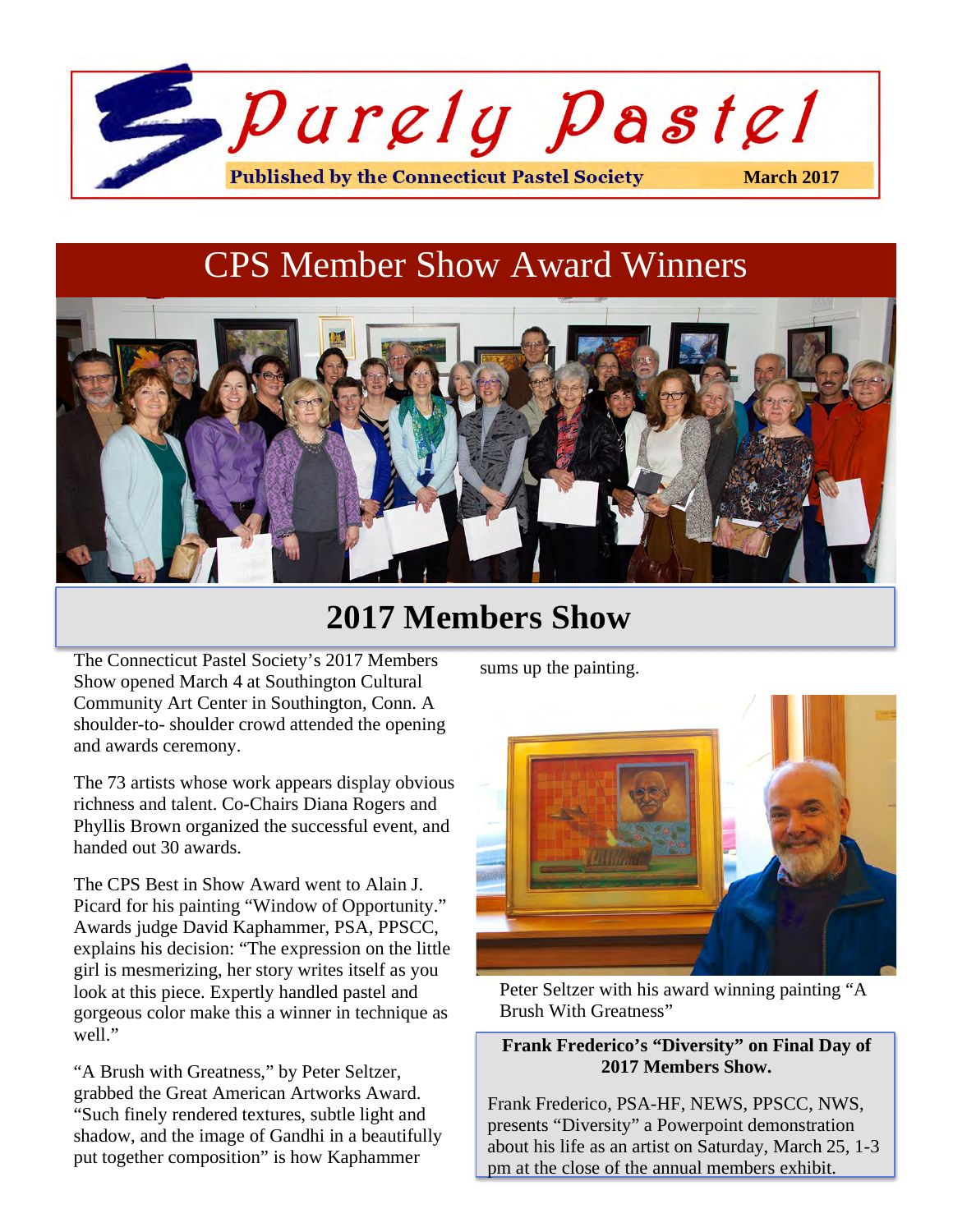# **What's Coming Up**

## **CPS Exhibits**

**Purely Pastel** an Exhibition, Workshop and Lecture co-sponsored by the Connecticut Pastel Society and **Lyme Academy College of Fine Arts**

#### **June 15 – July 21, 2017**.

3

Chauncey Stillman Gallery, Lyme Academy College of Fine Arts, 84 Lyme Street, Old Lyme, Conn. 06371; (860) 434-5232. Online entry only 1/15/17 – 4/5/17. Jury of Selection: Jamie Markle, Diane Rappisi. Awards Judge: Sam Goodsell. Opening Reception 6/15 5-7pm followed by lecture by Alain J. Picard (lecture cost \$15). *Prospectus available now*

### *SUBMIT BY APRIL 5, midnight*

**Laurel B. Friedmann** laurelbfriedmann@gmail.com **Gigi Liverant** mail@gigiliverant.com **Co-chairs Purely Pastel 2017**

### **Rennaisance in Pastel 2017**

The Connecticut Pastel Society announces its 24th Annual National Juried Exhibition, Renaissance in Pastel.

**October 4th through November 5th, 2017 Arts Center East, Vernon, Conn.**

Artists reception and awards ceremony Saturday, October 21st from 1pm-3pm, pastel demonstration by Dave Kaphammer, PSA from 3:00 - 5:00pm. Awards presentation 4pm

Our nationally recognized judges Jane McGraw-Teubner, PSA-MP, and Jean Dalton will award approximately \$10,000 in cash and merchandise. Removal of work: Nov. 5, 1-3pm.

*ENTRY* **June 1- August 4th, 2017, midnight**

Notification emailed August 18 Receiving: Oct. 1, 10-12. Shipped artwork: Must arrive by Sept. 27.

**For more information,** www.ctpastelsociety.org

**CPS Workshops**

**Margaret Dyer,** PSA master pastelist,

### **"The Figure in Pastels"**

Indoor studio workshop with models June 14-16, 9am-4pm, Lyme Academy College of Fine Arts, Old Lyme, Conn.

**Alain Picard,** PSA, **"Reflections of Hope"**  June 15, 2017 6 p.m. reception 7 p.m., Lecture Hall, Lyme Academy College of Fine Arts.

### **Deb Quinn Munson,** PSA

#### **"Composition"**

3-day workshop Sept. 2017

Weather permitting, combined studio and plein air approach.

Southington Community Cultural Arts Building – *more to follow.*



**Vicki Rooney, Co-Chair Jane Penfield, Co-Chair**

Alain Picard, "Window of Opportunity" Best In Show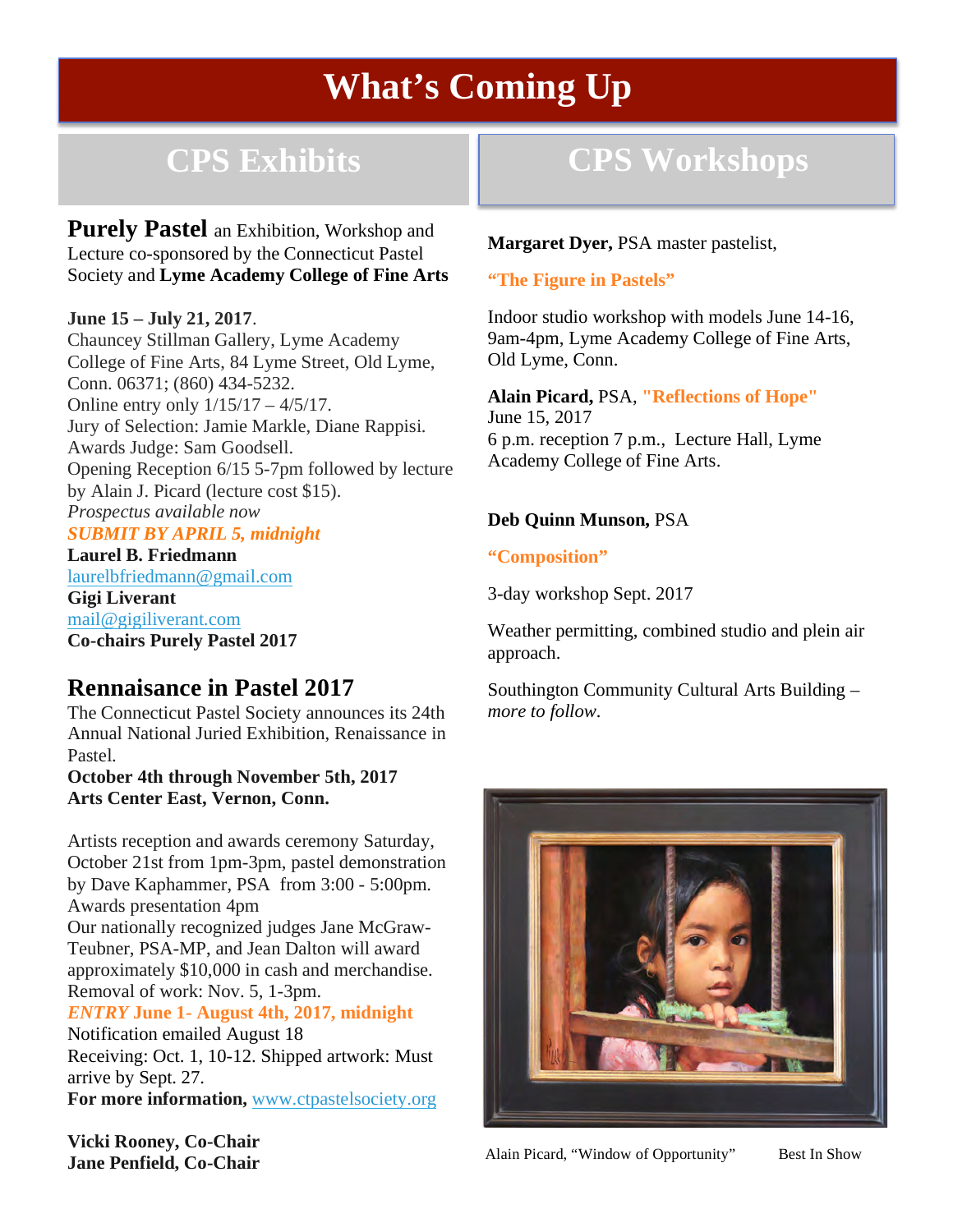### From our Co-Presidents: Karen Israel and Diane Stone



## Freedom to Fail

Identifying oneself as an artist takes courage. Throughout most of my life I resisted that reductive and intimidating label. Even after I could own

*Karen Israel*

the title of artist, I felt a need to justify my desire to create. Whether it was selling my work, garnering awards or earning titles I relied upon that validation. My ambitions drove me forward which was helpful but not always healthy for artistic growth.

Artists often say that the need to create is not much different from the need for nourishment, sleep or breathing. I never completely understood this and imagined my 4-week recuperation while my dominant hand was in a cast would be a time when I would abandon all creativity. To my surprise, the visual side of me would not shut down; I still had to create. So I began painting with my left hand. As





I started, I felt dizzy and nauseated. I think my brain was sending signals to the wrong extremity. I told myself "what the hell, if I fail I can blame it on this temporary handicap." Surprisingly, my paintings became a bit looser. That didn't necessarily make them better but the experience offered important insight into the psychology of the creative process. Giving myself complete freedom to fail took away expectations and allowed for greater expression. I realized that our hands, like technique, are just tools; that the real creation occurs in our thoughts and feelings towards our external world. Will I use my left hand as an additional tool in my future creations? Most definitely! – *Karen Israel*



**Karen's "other hand art"** left: "Beyond the Horizon", 9x12". above: "Painting the Roses", 10x10"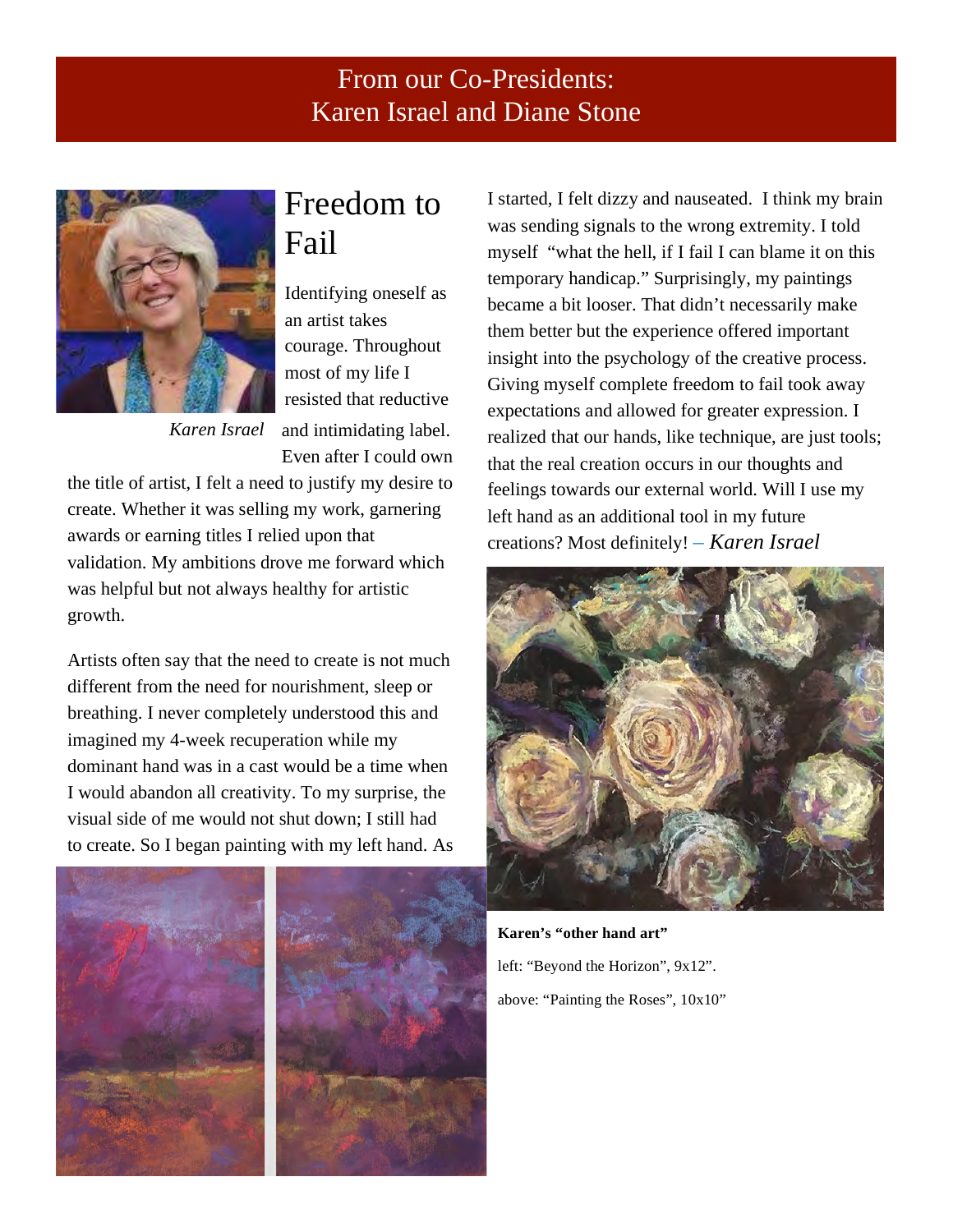## Member Profile: Diana Rogers



*View Towards the Dunes* DianaRogers

My artistic passions are nature and color. I've always loved to go on hikes to explore nature in slow motion and to get to know a valley, mountain or stream. Painting on location allows me to spend time to study beautiful places at an even slower and deeper level. I really don't mind schlepping equipment down a trail to paint in a very special place. Plein air painting always offers an artistic adventure because you never know what the weather might bring or what nature will reveal.

With pure intense pigments, pastels are ideal for painting the landscape in an expressive colorful way. The medium is the perfect complement to the colorful bounty of nature; it's easy to travel with pastels and head down a trail for a painting session.

Landscape painting allows me to express and record what I appreciate in nature. I hope to raise awareness about the need to protect the places we love before they are gone. Marshes of New England have been my focus for several years. They protect our coastline and offer an endless array

of subject matter. The color palette of our marshes dramatically changes by season, time of day and with each tide.

Great teachers have guided my progress while painting on location. I've made many trips to Little Cranberry Island off the coast of Maine to study with Henry Isaacs and Ashley Bryan. They teach students to immerse themselves in the setting, using exuberant color. My respect for the tradition of painting outdoors has grown through my studies with Maddine Insalaco and Joe Vinson, New York-based artists who have focused their careers on the history and practice of plein air painting.

By day, I lead a market research team for a major U.S. corporation. My husband and I live in Clinton, Conn.

*Diana Rogers served CPS as editor of the newsletter for the past several years. Now she steps into the role of members show cochairperson, and was instrumental in planning and display of the current exhibit at Southington Community Cultural Arts Center. We congratulate her on winning the Hull's Art Supply Award this year. She was also awarded Pastel Premier Paper Award in the 2016 Renaissance in Pastel. We wish her continued success with her artwork and thank her for all her contributions to Connecticut Pastel Society. – Editor*



Diana Rogers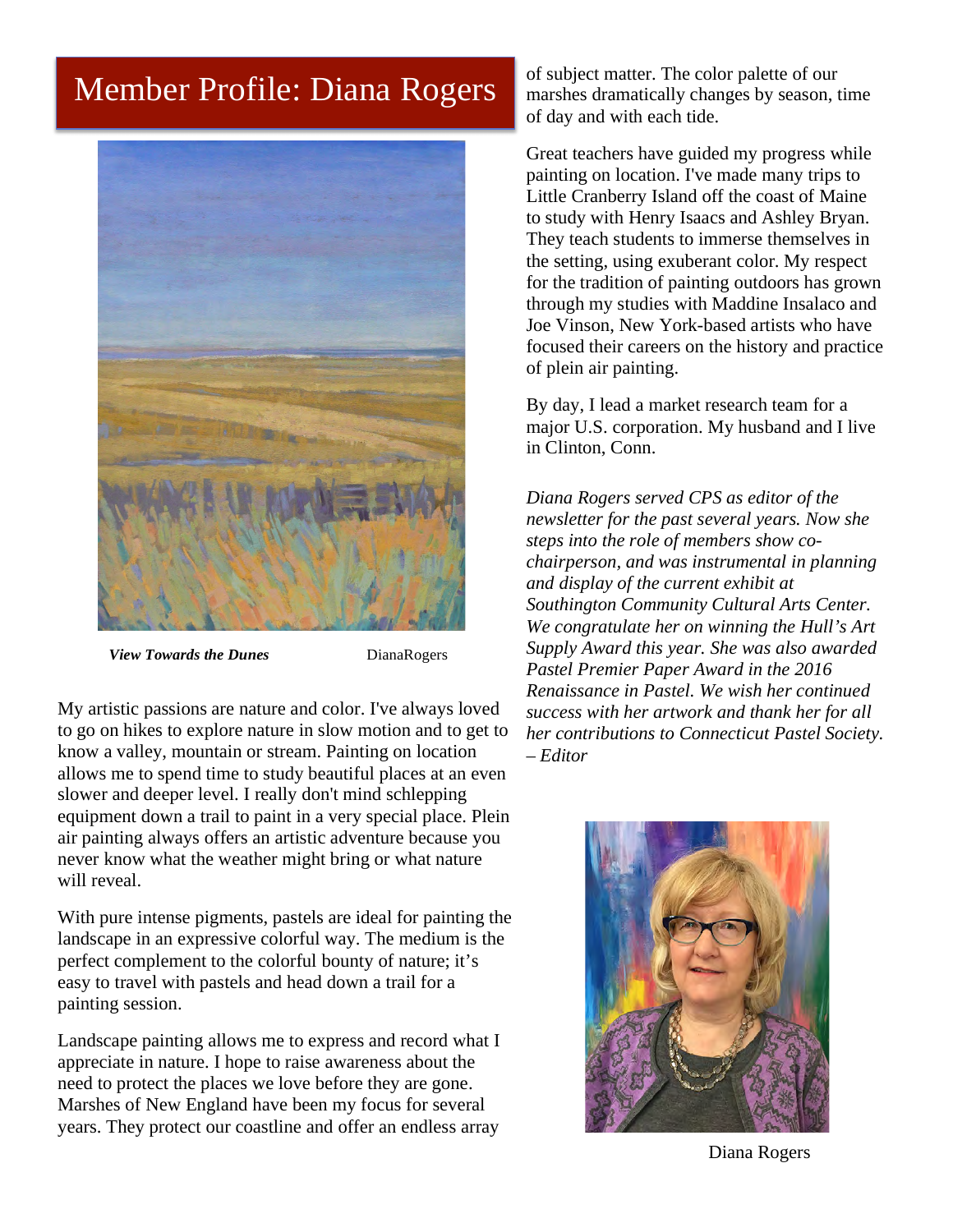## Member Classes/Member's News

For more information, please follow the link after each teacher's name.

**Joe Baker** – Stockbridge, MA – www.bakerworks.com

IS183, Art School of the Berkshires, in Stockbridge, MA (**www.is183.org**)

**Janet A. Cook** – New York, NY – janetacook.com

**Mally DeSomma** – Waterbury, CT – www.mallydesomma.com

**Christine Ivers** – Meriden, CT, nationally – www.christineivers.com

**Karen Israel,** Hartford area **art**by**karenisrael**.com

**Liz Haywood-Sullivan** – eastern MA, nationally – www.lizhaywoodsullivan.com **Anne Heywood** – eastern MA – www.anneheywood.com **Pieter Lefferts** – Sharon, CT – www.northlightartcenter.com **Paul Leveille** – Holyoke, MA – paulleveillestudio.com **Leslie Lillien Levy** – Kent, CT – www.leslielillienlevy.com **Linda Bull Neilan** – East Lyme, **CT Alain Picard** – Southbury, CT – www.picardstudio.com **Jane Penfield** – Vernon, CT – www.janepenfield.com **Claudia Post** – Chester, CT – www.claudiapost.com **Peggy Davidson Post**, Mt. Kisco, NY www.theartistsplace.net

**Peter Seltzer** – Woodbury, CT – peterseltzerfineart.com **Jeanne Rosier Smith** – Sudbury, MA, nationally – www.jeannesmithart.com

### **Alain J. Picard**, PSA

The Painterly Approach Picard Studio: 203.297.1399; alain@picardstudio.com or visit www.picardstudio.com **March 23-25, 2017 UART, Newtown, Connecticut.** The Painterly Portrait, Three-Day Workshop, Thursday-Saturday 9:30am-4:30pm. Contact: www.uartpastelpaper.com **April 21 & 22, 2017, Newtown, Connecticut.** The Painterly Landscape, Weekend Workshop, Friday 7:00-9:00pm, Saturday 9:30am-4:30pm. Contact: picardstudio.com/workshops **May 2-5, 2017, Napa Valley Area, California.** Pastel Society of the West Coast. Capturing Light Workshop, Four-Day Workshop, Tuesday-Friday 9:00am-4:00pm. Contact: picardstudio.com/workshops **June 15-16, 2017, Lyme, Connecticut.** Connecticut Pastel Society. The Painterly Portrait Workshop, Two-Day Workshop, Thursday-Friday 9:00am-4:00pm. Contact: ctpastelsociety.org **July 1-8, 2017, Istria, Croatia.** Pastel Workshops Croatia. Capturing Light in Croatia, Seven-Day Workshop.

Contact: www.workshops.pastelnews.com

**Karen Israel, PSA, MP** Saturday, April 14, 2017 1:00 pm pastel painting Farmington Valley Arts Center http://artsfvac.org/adult-classes-2/

Windsor Art Center http://www.windsorartcenter.org/class-schedule/

Karen Israel won Best In Show at SoCCA's first juried exhibition.



Polly Castor won the CPS merit award for "Confidence"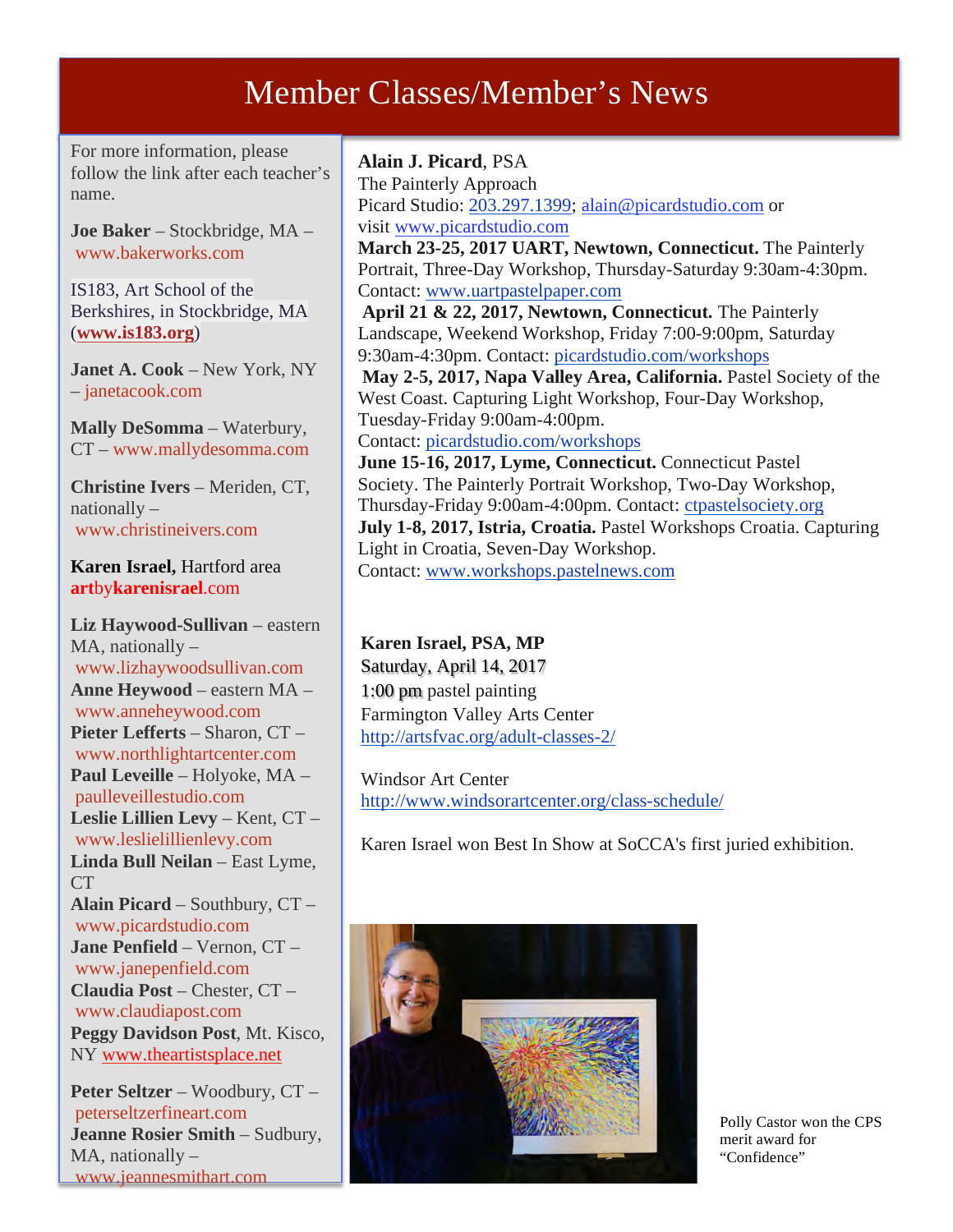### Me**mber's News,** *continued*

### From our Co-Presidents: *cont.* Karen Israel and Diane Stone

**Linda Sweeney** was inducted into The National Association of Women Artists in New York City as a Juried Signature Member.

One of her paintings was purchased by the Foundation of The University of Vermont Health Network-Champlain Valley Physicians Hospital for installation in the waiting room area of the Infusion Center.

#### **Dian Kingsbury**

"What Takes My Fancy" March 4-30 Duncaster Art Gallery 40 Loeffler Road Bloomfield, CT

#### **Robert Carsten**, PSA, IAPS MC **Pastel Workshop**

Saturday April 22, 2017 9-4:30 Presented by Northeaster Connecticut Art Guild, the Old Pomfret Townhouse, 11 Townhouse Rd., Pomfret, CT

*For information contact Judy: tel. 860 774 4250 or e-mail* **jdoyle673@gmail.com**



Karen Suponski with her award-winning piece.

As our thoughts turn to spring and bursts of color soon to come, remember to get your paintings entered into the Purely Pastel Show! Deadline is April 5th.



With two workshops at the same venue it

*Diane Stone*

will be exciting to see what everyone will accomplish! Alan Picard's "Portrait" workshop and Margaret Dyer's "Figures" workshop, are each to be held at the Lyme Academy College of Fine Art. If you haven't taken a class with either of these experts, now is the time to give yourself a treat. Learn something new in June.

Hoping you all are having fun playing with pastels.

–*Diane Stone*

### **CPS Scholarship**

In support of our mission to educate the public and promote pastels as a medium, the Connecticut Pastel Society provides scholarships to aspiring pastel artists. One \$500 scholarship will be awarded in 2017. This program is open to all non-professional members of CPS, 16 years of age and older and working specifically in the soft pastel medium. **Applications will be accepted from April 1 to May 28, 2017.**

Award winners will be announced at the Purely Pastel Exhibition, June 15, 2017, to be held at Lyme Academy College of Fine Arts, 84 Lyme Street, Old Lyme, CT.

For more information and scholarship requirements please contact Steve Porter: sporter68@gmail.com